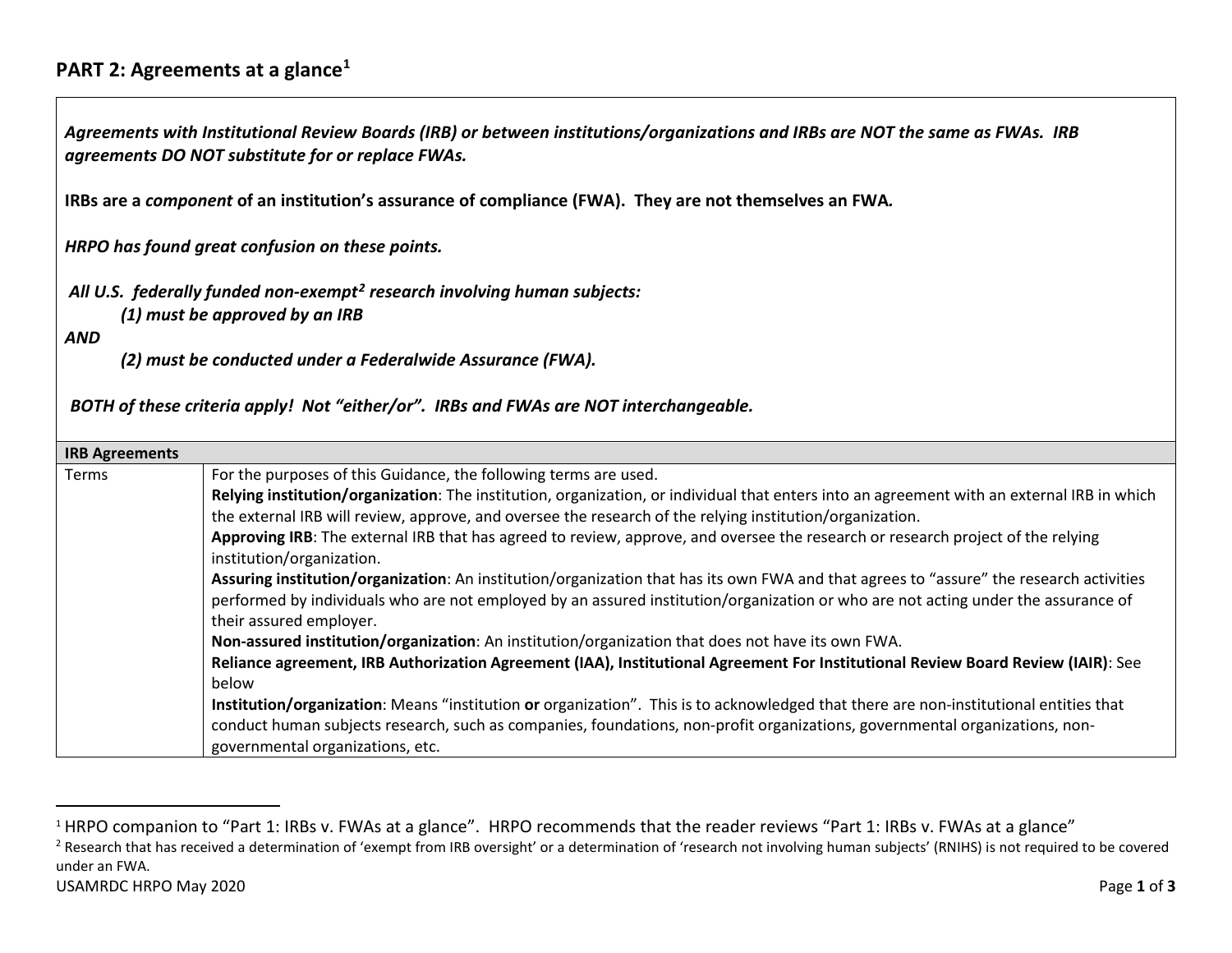| <b>IRB Agreements</b>    |                                                                                                                                                                                                                                                                                                                                                                                                                   |  |
|--------------------------|-------------------------------------------------------------------------------------------------------------------------------------------------------------------------------------------------------------------------------------------------------------------------------------------------------------------------------------------------------------------------------------------------------------------|--|
| Overview                 | There are a number of terms used for the written agreements that designate an external IRB to review an institution's/organization's<br>research, for example:                                                                                                                                                                                                                                                    |  |
|                          | - Reliance agreement                                                                                                                                                                                                                                                                                                                                                                                              |  |
|                          | IRB Authorization Agreement (IAA)                                                                                                                                                                                                                                                                                                                                                                                 |  |
|                          | Institutional Agreement For Institutional Review Board Review (IAIR)                                                                                                                                                                                                                                                                                                                                              |  |
|                          | These are different names for the same basic purpose of establishing a formal relationship between two institutions/organizations for<br>the services of an approving IRB.                                                                                                                                                                                                                                        |  |
|                          | ALL OF THESE AGREEMENTS ASSUME THAT THE RELYING INSTITUTION HAS AN FWA. (See the attached OHRP IAA template).                                                                                                                                                                                                                                                                                                     |  |
|                          | Having a reliance agreement or an IAA or an IAIR does NOT take the place of having an FWA. Organizations relying on an external IRB<br>must still have their own FWA or be included within another institution's/organization's FWA or have other assurance arrangements in<br>place (see the FWA section below).                                                                                                 |  |
|                          | If an institution/organization does not have an FWA or if their engaged partners/collaborators do not have FWAs, it may be possible to<br>arrange for Individual Investigator Agreements (IIA). See "Agreements for FWA coverage" below. If FWA or other assurance<br>arrangements cannot be made, the federally funded research at the "non-assured" facility may not be possible. See the FWA section<br>below. |  |
|                          | Agreements must be kept on file at both institutions/organizations and made available to OHRP or any U.S. federal department or agency<br>conducting or supporting research covered by the FWA upon request                                                                                                                                                                                                       |  |
| <b>IRB Authorization</b> | Whenever the institution/organization relies upon an IRB operated by another institution or organization for review of research covered                                                                                                                                                                                                                                                                           |  |
| Agreement (IAA) /        | by the FWA, the institutions/organizations must ensure that this arrangement is documented by a written agreement between the                                                                                                                                                                                                                                                                                     |  |
| Institutional            | "relying" institution/organization and the "approving" institution/organization operating the IRB. The agreement must outline their                                                                                                                                                                                                                                                                               |  |
| Agreement For            | relationship and must include a commitment that the approving IRB will adhere to the requirements of the relying Institution's                                                                                                                                                                                                                                                                                    |  |
| Institutional            | FWA. OHRP's sample IRB Authorization Agreement may be used for this purpose, or the parties involved may develop their own                                                                                                                                                                                                                                                                                        |  |
| Review Board             | agreement.                                                                                                                                                                                                                                                                                                                                                                                                        |  |
| Review (IAIR)            |                                                                                                                                                                                                                                                                                                                                                                                                                   |  |
|                          | See the attached HRPO-notated copy of the OHRP IAA template.                                                                                                                                                                                                                                                                                                                                                      |  |
| Reliance                 | Reliance agreements, IAAs or IAIRs apply to agreements between relying institutions/organizations and approving IRBs. These                                                                                                                                                                                                                                                                                       |  |
| Agreement                | agreements do not substitute for an FWA. See the IAA section above.                                                                                                                                                                                                                                                                                                                                               |  |
|                          | When approving IRBs require a Reliance Agreement (or other agreement) from a relying institution/organization, they are assuming that<br>the relying institution/organization HAS an FWA.                                                                                                                                                                                                                         |  |